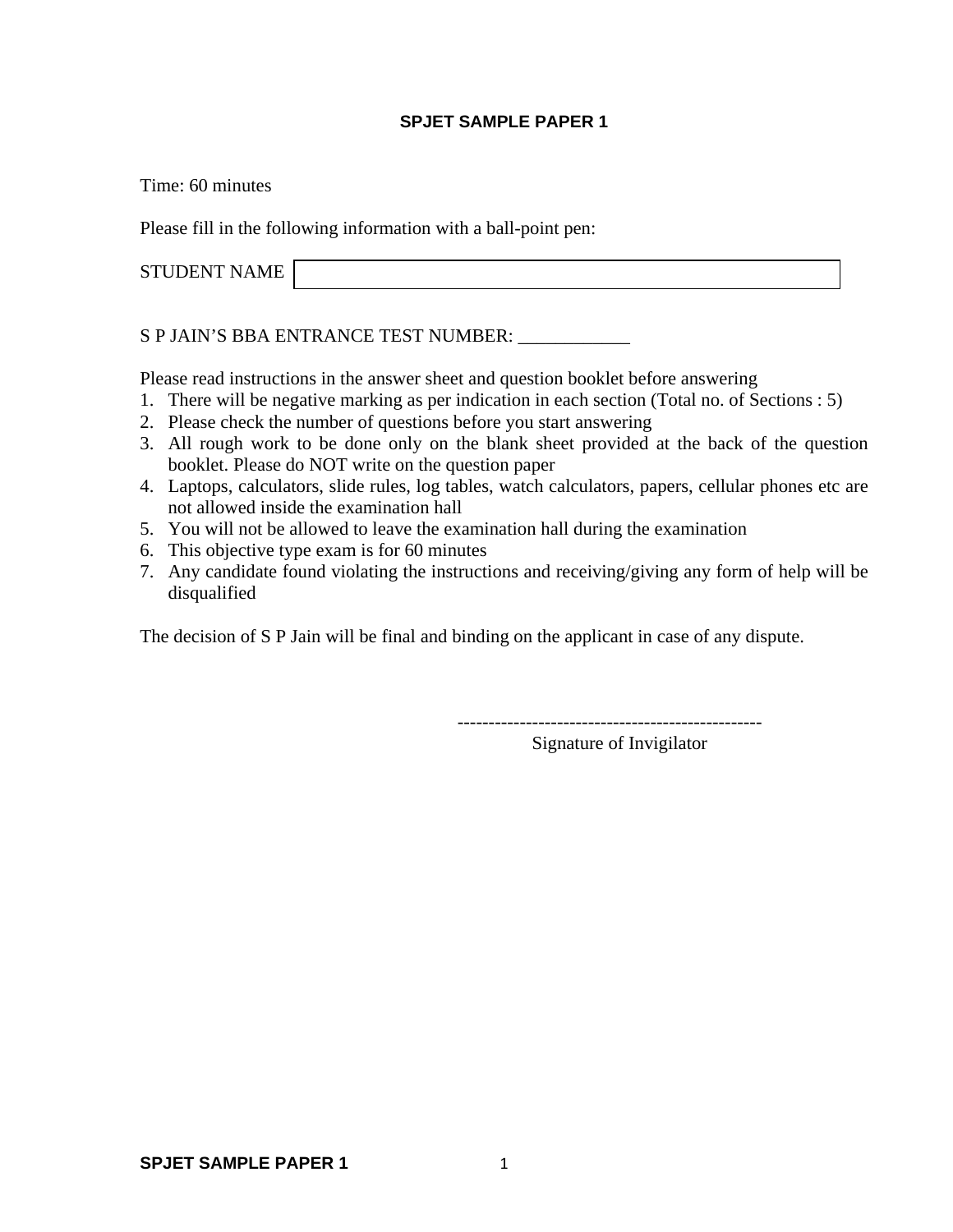| Section                  | No. of    | Marks per                   | <b>Total Marks Negative</b> |          |
|--------------------------|-----------|-----------------------------|-----------------------------|----------|
|                          | Questions | question                    | per Section                 | Marking  |
|                          |           |                             |                             | per      |
|                          |           |                             |                             | question |
| Logic                    | 5         | $\mathcal{D}_{\cdot}$       | 10                          |          |
| Diagrammatic Reasoning   |           |                             | 16                          | 2        |
| Numeracy                 | 6         | 3                           | 18                          |          |
| IQ                       | 10        | $\mathcal{D}_{\mathcal{L}}$ | 20                          |          |
| Reading Comprehension    | 5         |                             | 20                          |          |
| <b>General Awareness</b> | 8         | $\mathcal{D}_{\cdot}$       | 16                          | 0.5      |
| Total                    | 38        |                             | 100                         |          |

## APPROPRIATION OF MARKS

ANSWER FOR THE QUESTIONS ARE PROVIDED AT THE END OF THE PAPER

# **Note**

It is advisable that the candidate reads the question carefully and avoids marking answers thoughtlessly. Analyzing the previous question papers will help the candidate to get a clear picture of the pattern of questions asked in each section. Only answer if you are 100% sure about the correct answer.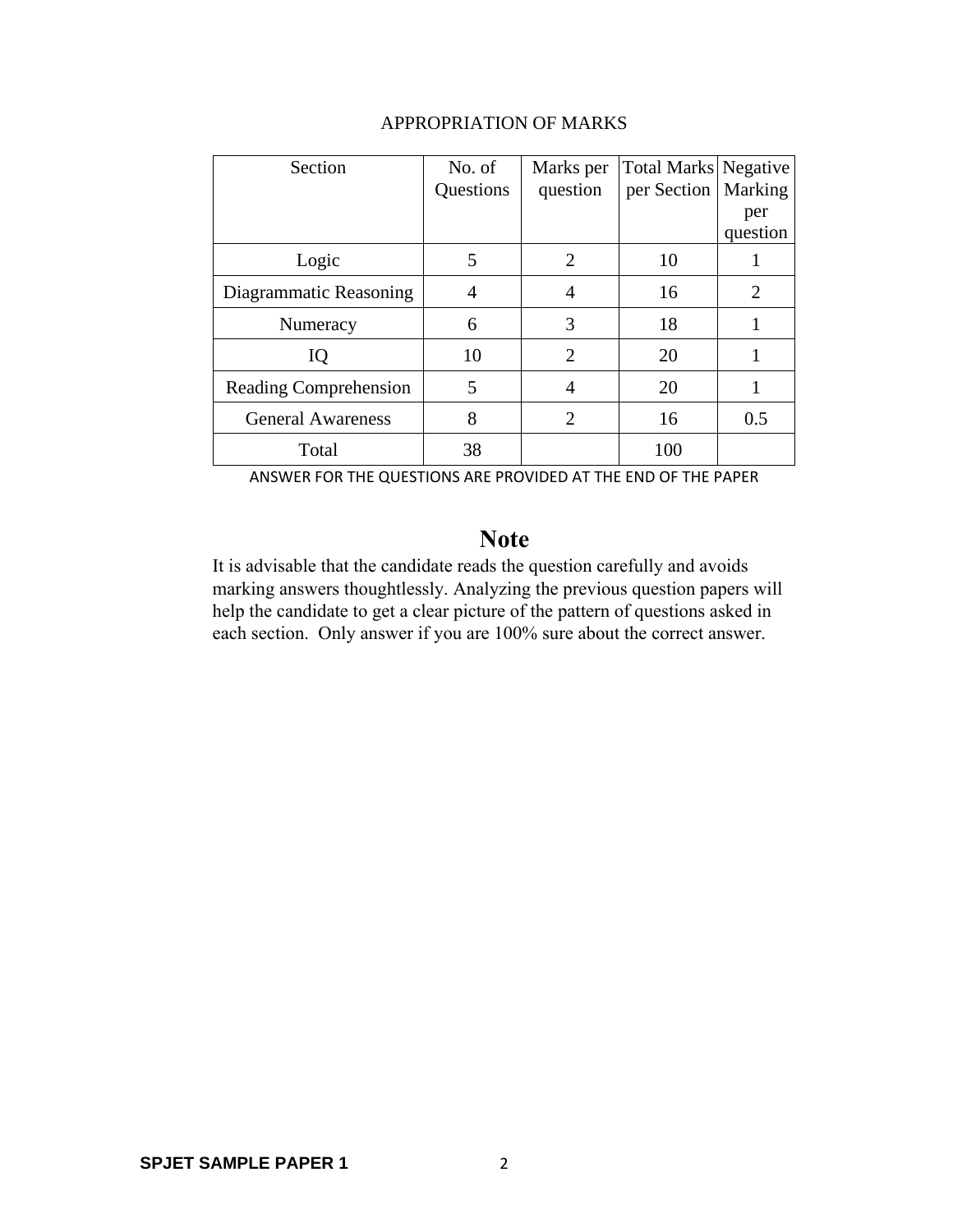## **LOGIC (5Q x 2 marks = 10 marks. Negative marking – 1 mark)**

1. Five students of Blue Skies School are standing in a line from left to right to get their photograph taken. Each of these students is from a different house colour namely Red, White, Blue, Green and Yellow.

 The two students standing at the extremes of the row are from the Red and Blue houses. The student from the Green house is standing to the right of the student from the White house. The student from the Yellow house is to the left of the student from the Blue house. Counting from the left of the row, the student from the Green house is in which place?

(A)2nd place (B) 3rd place (C) 4th place (D)Cannot be determined

- 2. Five school friends are meeting up 15 years after graduating from school and are comparing their wealth with one another. It is discovered that
	- 1. A is wealthier than B
	- 2. C is wealthier than A
	- 3. C is wealthier than both D and E
	- 4. D is less wealthy than B
	- 5. D is not the poorest member in the group

Who is the least wealthy member in the group?

 $(A)$ B

- $(B)$  E
- $(C) D$

(D)None of the above

3. At a particular discotheque seven music tracks are played one after the other on one particular night.

The seven tracks are A, B, C, D, E, F and G

The following information is given regarding the order in which these tracks are played

- 1. Track A is played second
- 2. Track B is played sometime after track F but not necessarily immediately after track F
- 3. Track E is played either as the fifth or the sixth track
- 4. Track E is played sometime after track D but not necessarily immediately after track D
- 5. Exactly one track is played between track B and track C
- 6. Track B was played sometime before track C

If track E is the fifth track played then which of the following options must be true

(A)B is the third track played

- (B) C is the fourth track played
- (C) F is the sixth track played
- (D)G is the seventh track played

### **SPJET SAMPLE PAPER 1** 3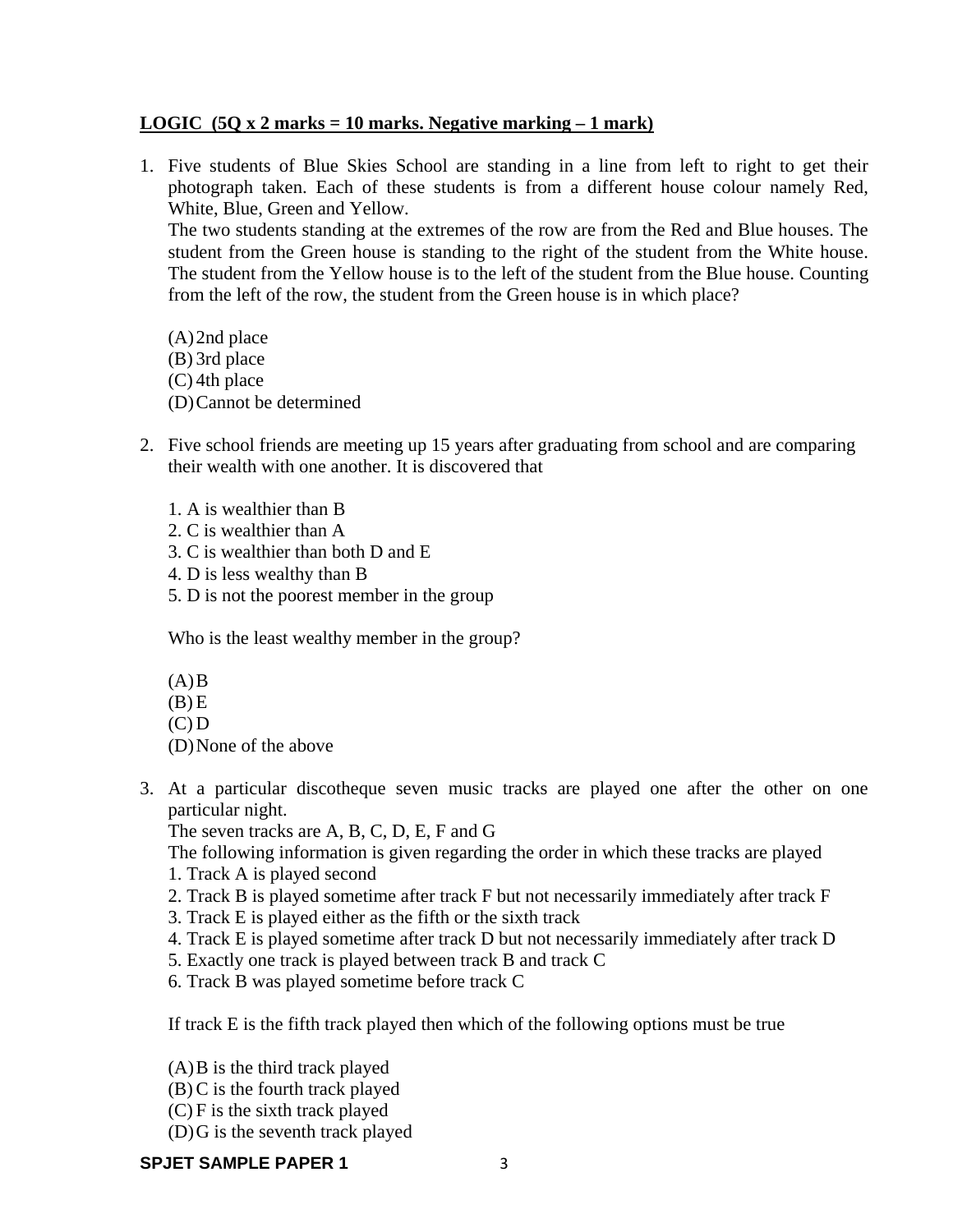4. Eight people namely P, Q, R, S, T, U, V and W are trying to get from Amsterdam to Kingston. Two flights are departing on the route from Amsterdam to Kingston with a few individuals catching the morning flight and a few individuals catching the evening flight

The following information is provided regarding the flights P was on the same flight as S but W was not on the same flight U was on the same flight with P and T but V was not on this flight Q and R were not on the same flight as S If V and W were on the same flight who were the other two individuals who were on the same flight as theirs

 $(A)Q$  and S (B) Q and T (C) Q and R  $(D)$ R and S

- 5. In the country of Vabona there are nine cities namely R, S, T, U, V, W, X, Y and Z. Claire while looking at the map of the country makes the following observations
	- a. X is 100 kilometers to the west of Y b. U is 300 kilometers east of X c. T is 200 kilometers east of S d. Y is 200 kilometers south of R e. R is 100 kilometers north of S f. W is 200 kilometers north of X g. V is situated in the middle of Y and U h. Z is situated in the middle of S and T

The distance between V and Z is

(A)100 kilometers (B) 200 kilometers (C) 300 kilometers (D)Cannot be determined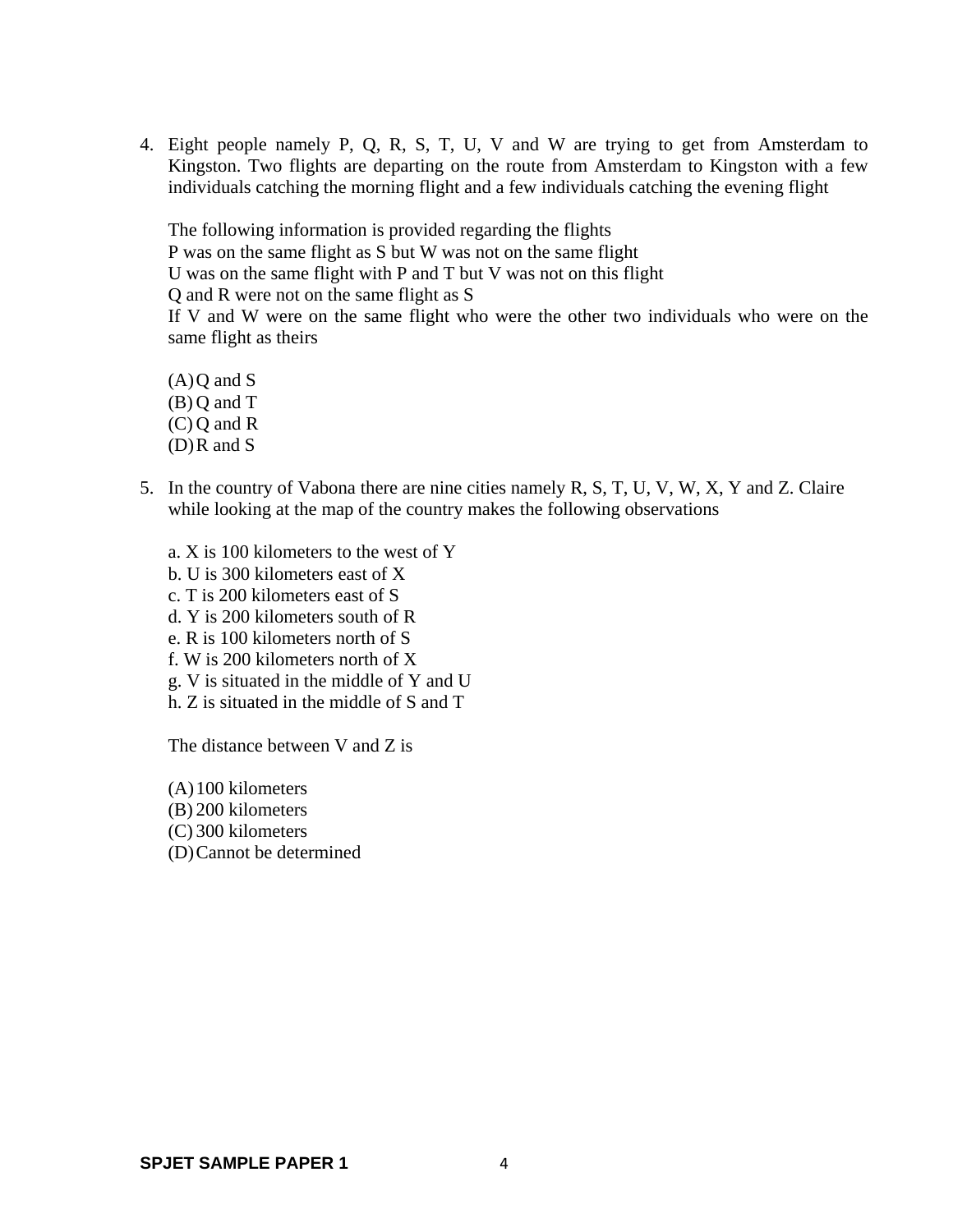## **DIAGRAMMATIC REASONING (4Q x 4 marks = 16 marks. Negative marking – 2 marks)**

1. The below diagram is printed on a transparent sheet This sheet is then folded along the dotted line. What design will be visible when the sheet is folded.



2. Which option completes the below diagram



3.

**SPJET SAMPLE PAPER 1** 5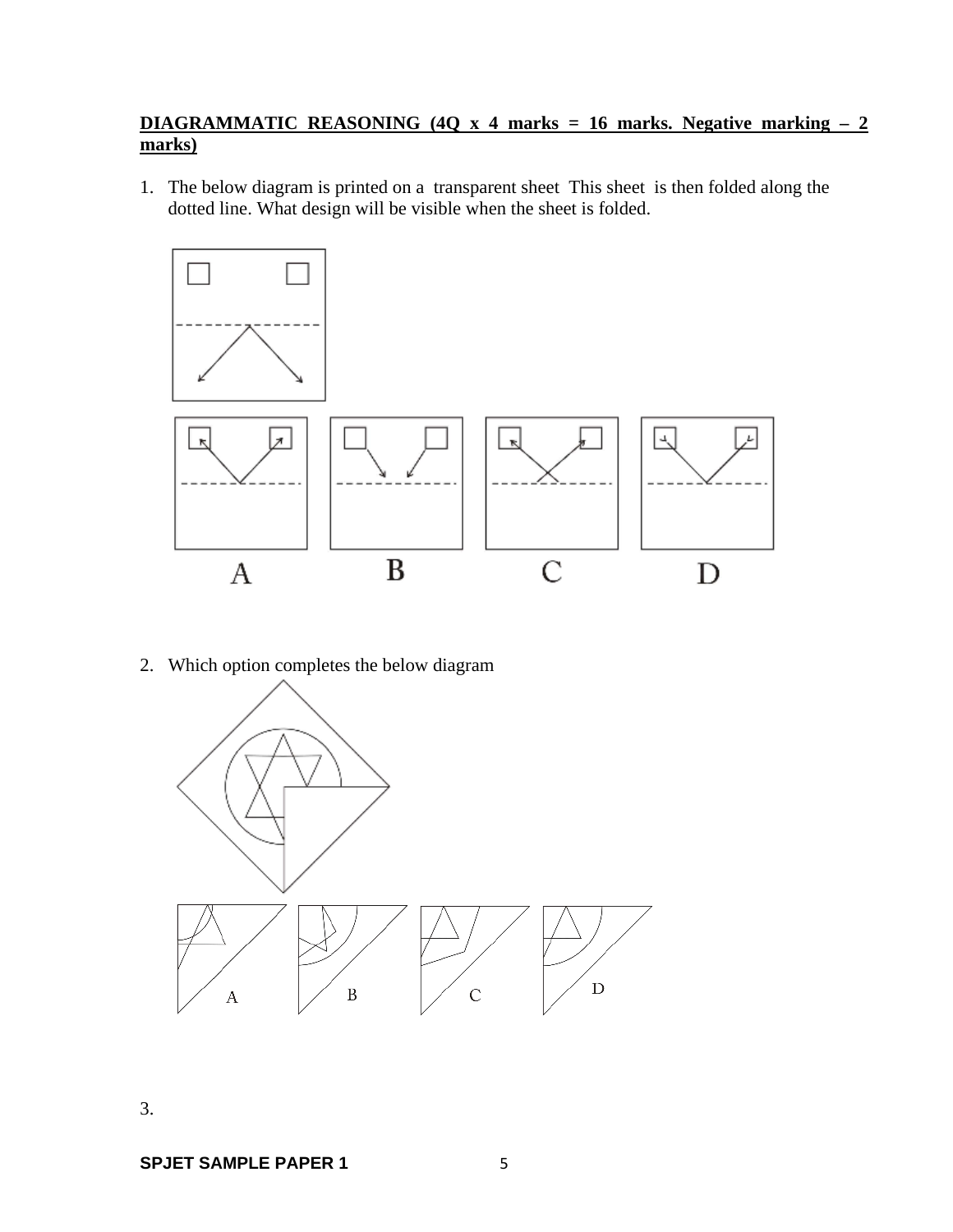| L | <u> Ingenis e de la propincia de la propincia de la propincia de la propincia de la propincia de la propincia de la propincia de la propincia de la propincia de la propincia de la propincia de la propincia de la propincia de</u> | Г |
|---|--------------------------------------------------------------------------------------------------------------------------------------------------------------------------------------------------------------------------------------|---|

How many squares are there in the above diagram

- $(A)16$ (B) 21
- (C) 25  $(D)30$
- 4. Given below is a series of diagrams. By interchanging the places of two of the below boxes the series will be in a logical order. Assume that the first box which is unnumbered is in the correct place. The places of which two boxes need to be switched



(A)Box 1 and Box 5 need to switch places (B) Box 2 and Box 4 need to switch places (C) Box 1 and Box 2 need to switch places (D)Box 3 and Box 5 need to switch places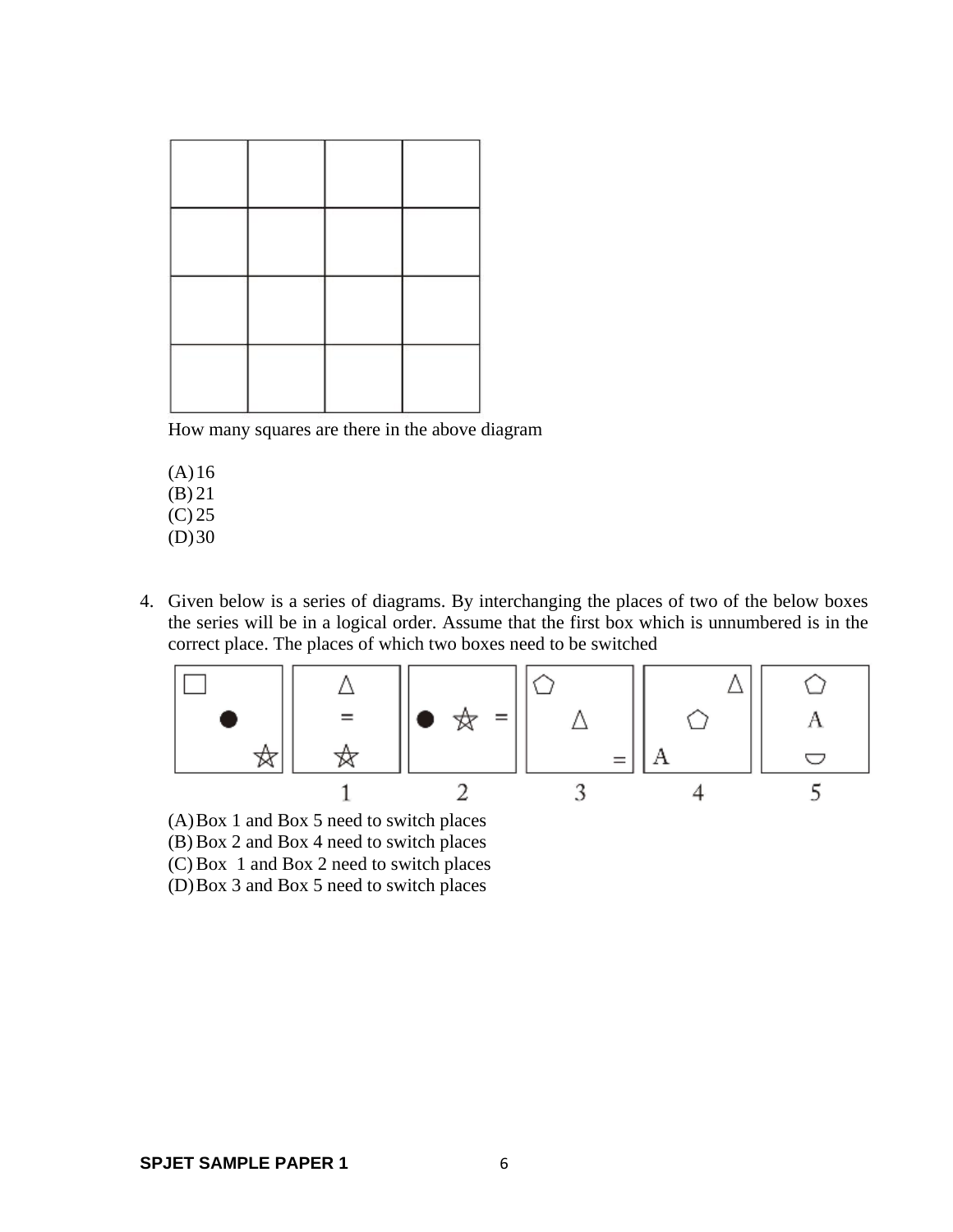#### **NUMERACY (6Q x 3 = 18 marks. Negative marking – 1 mark)**

1. If the operator  $\circledcirc$  is defined as  $a \circledcirc b = (ab)^{1/2}$ 

Then what is  $(16@81)@49=$ 

 $(A)32$ (B) 42 (C) 64  $(D)80$ (E) None of the above

- 2. If  $x^4 + 3x^2 28 = 0$ It is also known that  $x>0$ What does  $x=$ 
	- $(A)2$ (B) 3  $(C)$  4  $(D)8$ (E) 16
- 3. A school has two sections namely the secondary section and the primary section. In the school 80% of the students are considered gifted. 48% of the total number of students in the school are gifted and study in the secondary section. What percentage of the school students who are gifted study in the primary section?
	- (A)32% (B) 40% (C) 48% (D)64% (E) 80%
- 4. What is the smallest integer value for x such that  $64^{x} > 2^{12}$ 
	- $(A)1$  $(B)$  2
	- $(C)$  3
	- $(D)4$
	- (E) 6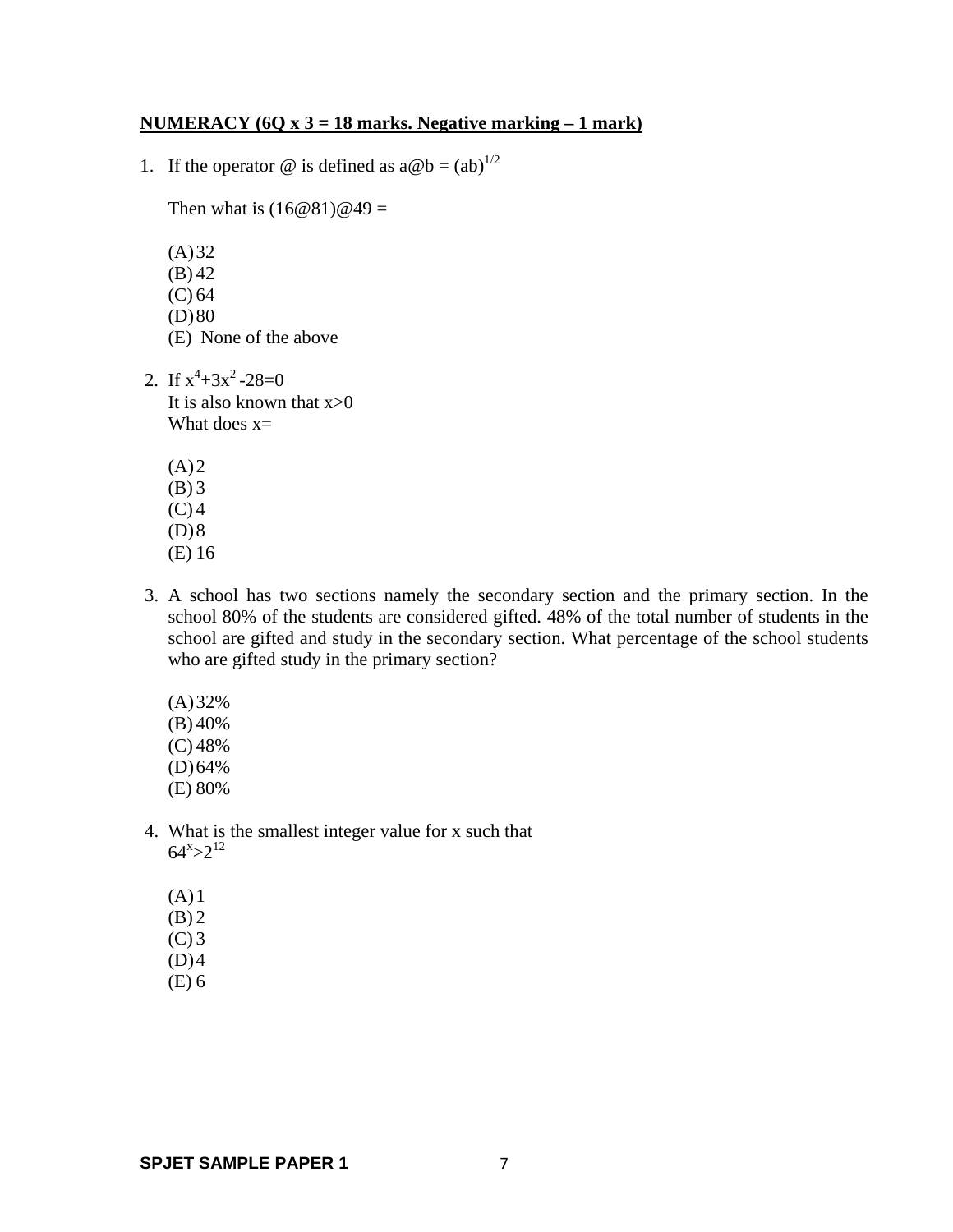- 5. If Sid had scored 16 less marks in the test he would have scored exactly double the marks that Susan scored in the test. The marks of Sid and Susan combined equals 421 What were the marks scored by Sid in the test?
	- (A)135 (B) 270 (C) 286 (D)298
	- (E) 341





(The above figure is not drawn to scale)

 In the above figure line segment BC=AC=AD Angle CDA =30 degrees What is the measure of DAB?

 $(A)$ 60 degrees  $(B)$  90 degrees (C) 120 degrees (D)135 degrees (E) 150 degrees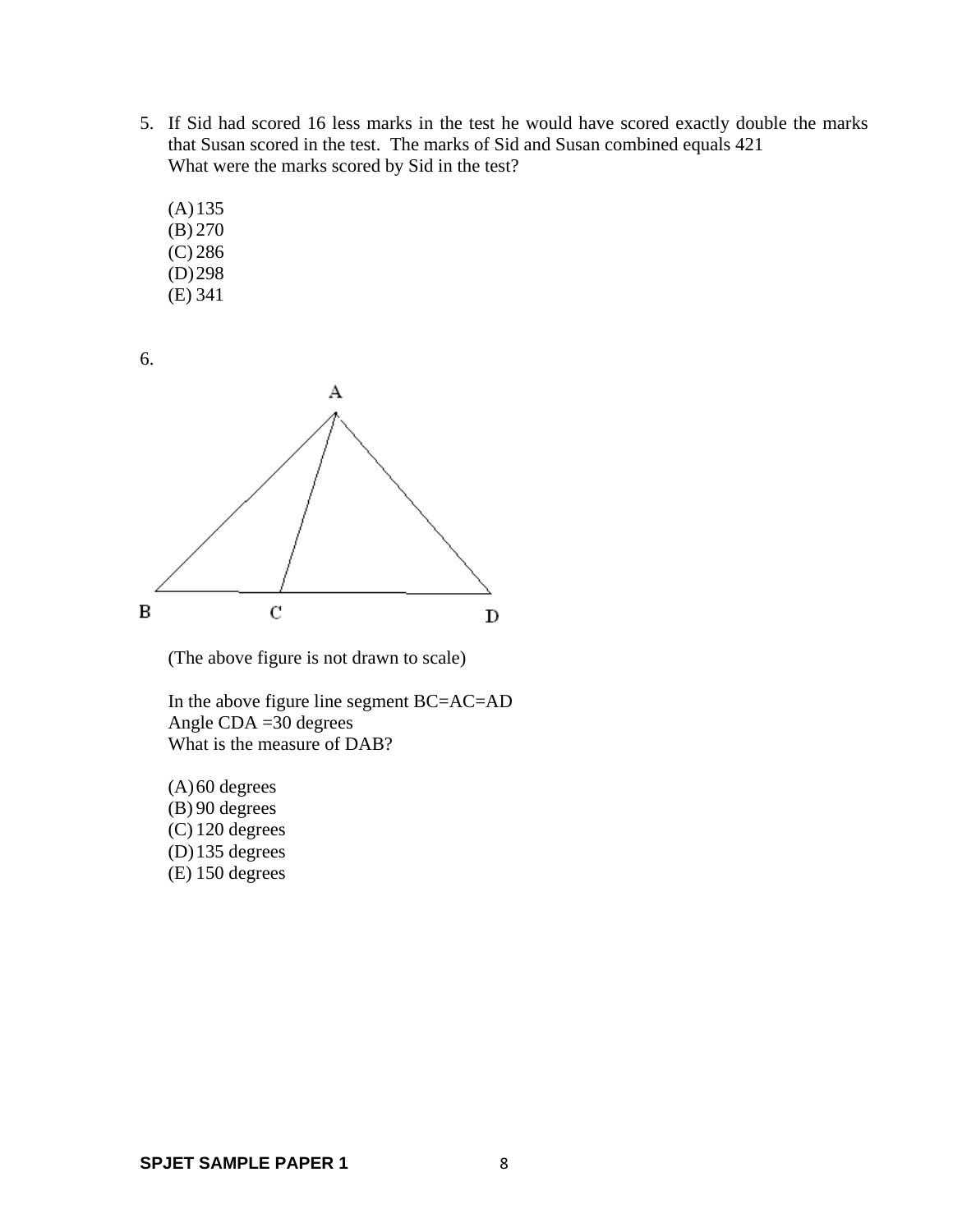#### **IQ (10Q x 2 = 20 marks. Negative marking – 1 mark)**

1. What should replace the question mark?

| 5                        | 9  |
|--------------------------|----|
| 80                       | 26 |
|                          |    |
| 7                        | 4  |
| 14                       | 51 |
|                          |    |
| 3                        | 6  |
| $\overline{\mathcal{L}}$ | 12 |
| (A)33<br>(B) 36          |    |

- $(C) 48$
- $(D) 55$
- 2. If Stephanie had one more brother she would have twice as many brothers as sisters. However instead if she had one more sister she would have an equal number of brothers and sisters. How many siblings in total does Stephanie have?
	- $(A)2$
	- (B) 3
	- $(C)$  4
	- $(D)5$
- 3. For a particular rocket launch sequence the following countdown system is followed. The countdown happens first by one place, then by two places, then by three places, then by four places and so on.

 For instance a typical countdown would be 21, 20, 18,15,11,6,0

Which of the following numbers can we begin the countdown at so that it will finish at zero?

(A)129 (B) 130

- (C) 136
- (D)138

**SPJET SAMPLE PAPER 1** 9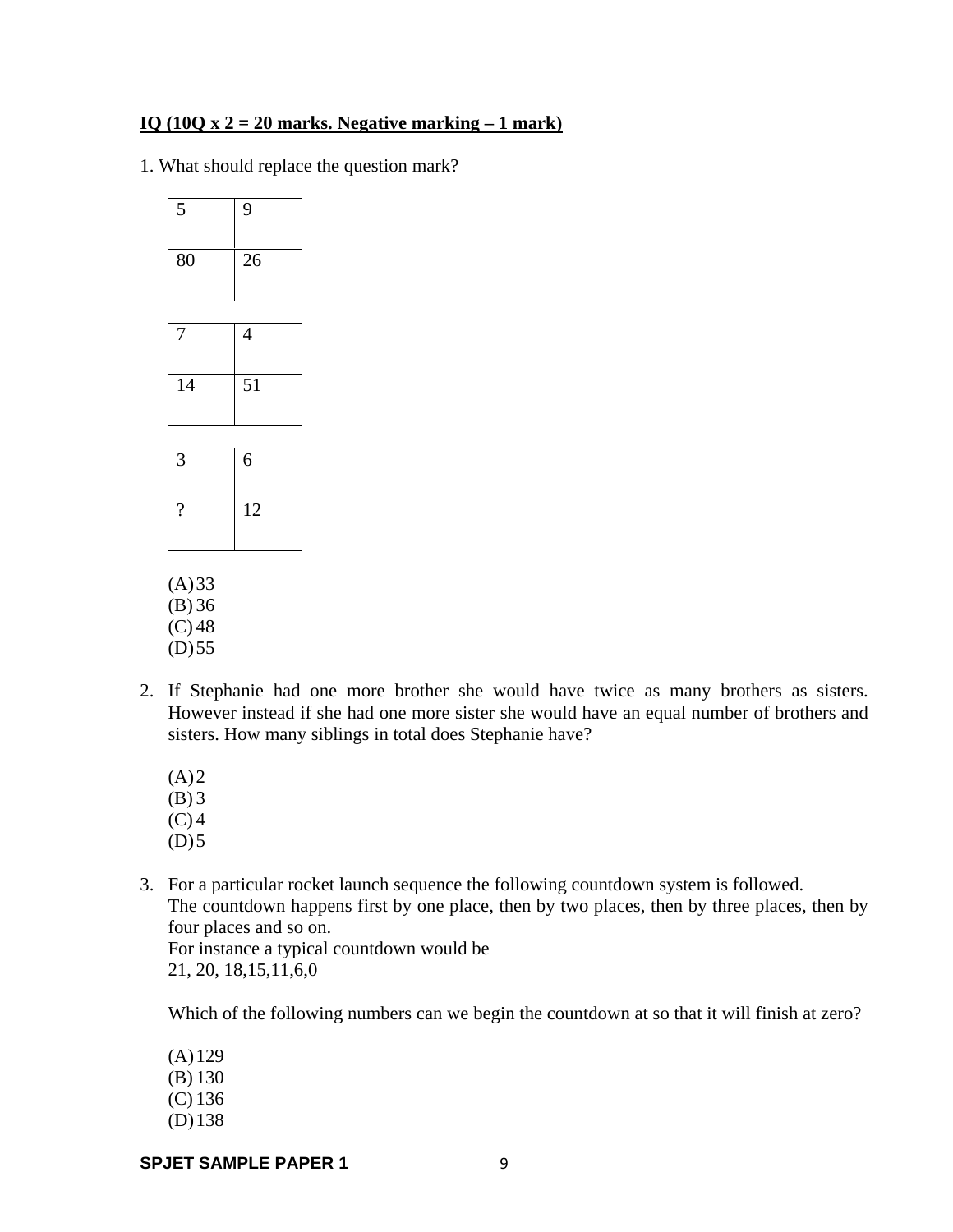4. 1 4 3 8 9 7 6 4 8 9 3 8 9 9 6 5 3 7 8 9 9 7 4 3 6 7 5 3 5 9 1

In the above sequence of numbers how many such prime numbers are present which on adding to the next number in the sequence yield an odd number

- $(A)5$  $(B) 6$  $(C) 7$
- $(D)8$
- 5. There are 16 balls in a jar. Two balls are coloured violet, two are coloured indigo, two are coloured blue, two are coloured green, two are coloured yellow, two are coloured orange, two are coloured red and two are coloured black. A person randomly starts removing balls from the jar. What is the minimum number of balls he needs to remove from the jar to ensure that he has a got at least one pair of balls having the same colour.

 $(A)3$  $(B)$  9 (C) 15 (D)Cannot be determined

- 6. What should replace the question mark below? 143 (235416) 265 298 (?) 103
	- (A)653928 (B) 398201 (C) 103290 (D)183920
- 7. In the below diagram chose the option which would replace the question mark?

| 8            | J                        |
|--------------|--------------------------|
| K            | 9                        |
| $\mathbf{1}$ | $\mathbf D$              |
| R            | 15                       |
| 18           |                          |
| H            | $\overline{\mathcal{L}}$ |
| 12           | $\gamma$                 |
|              | 16                       |

 $(A)P$ 

 $(B) Q$ 

 $(C)$  R

 $(D)$ S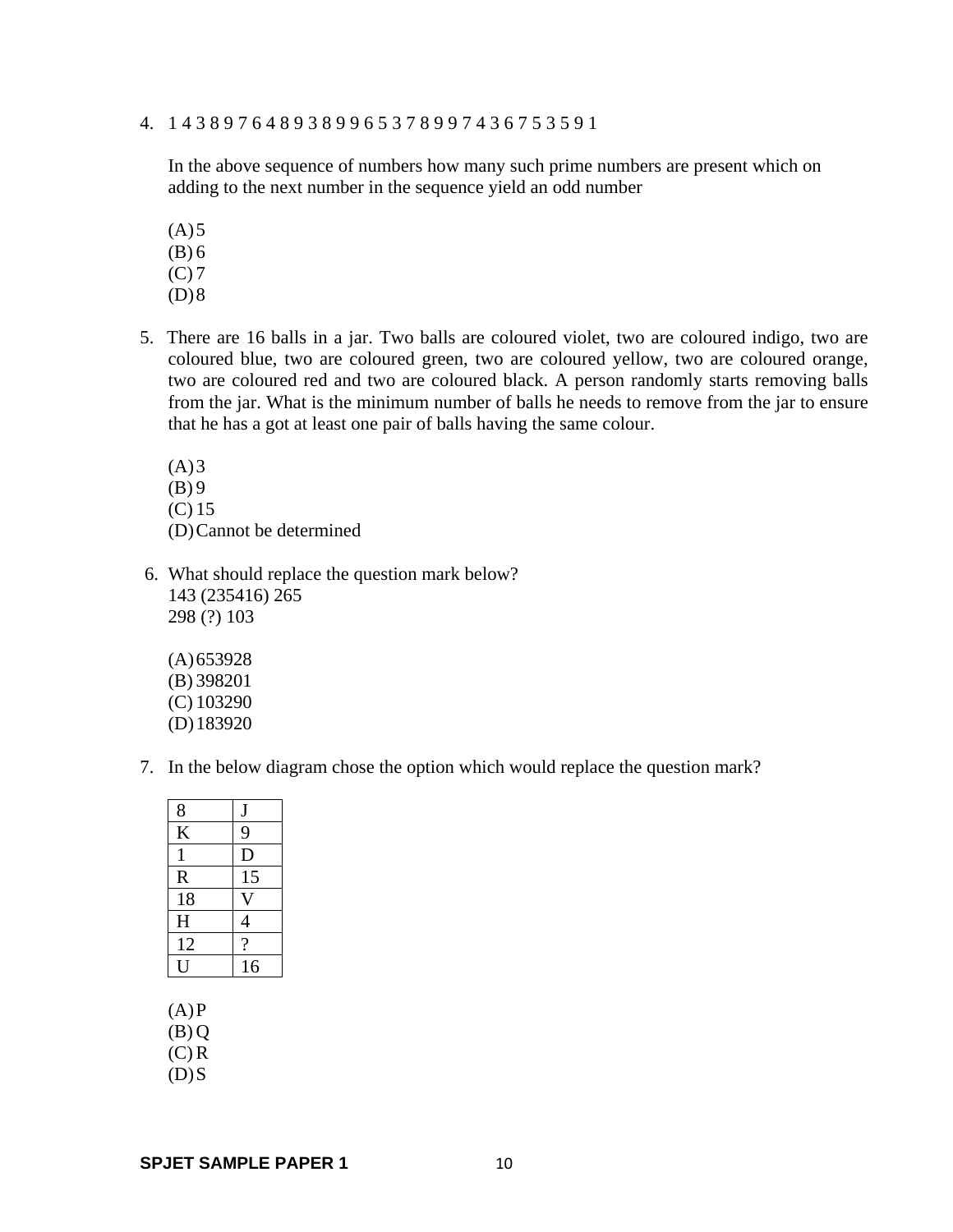8. Upon unscrambling the letters below a particular word is formed. Which of the option currently categorizes the word A R G U P O L T

(A)Name of an European Country (B) Name of a river in North America (C) Name of an animal found in Africa (D)Name of a city in Asia

9. Which of the following words is closest in meaning to the word "succinct"

(A)Complexity (B) Concise (C) Incomplete (D)Mediocrity

10. Which of the following words is spelt incorrectly?

(A)Repraisal (B) Carcinogen (C) Disruptive (D)Cantankerous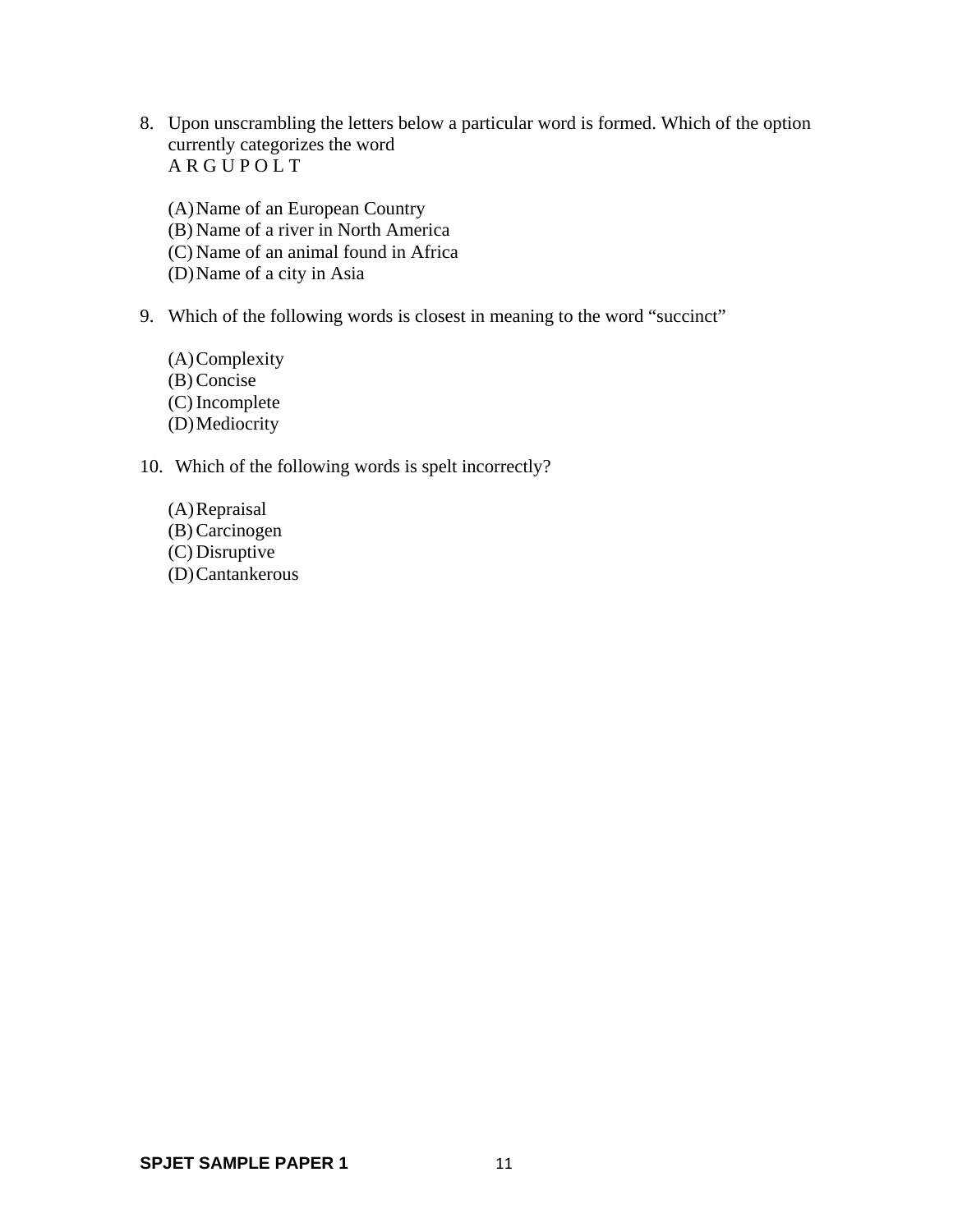## **READING COMPREHENSION (5Q x 4 = 20 marks. Negative marking – 1 mark)**

If you look up the word dyslexia in the dictionary, you'll find that it is derived from the Greek word "dys" (meaning poor or inadequate) plus "lexis" (words or language). Perhaps you know someone with dyslexia. If so, you probably know one of the common problems they have is transposing letters or numbers. These problems can occur in listening, writing, reading, spelling or handwriting. In other words, dyslexic people process language poorly, but that doesn't mean they aren't intelligent.

Dyslexia is not related to low intelligence. Dyslexia is a unique mindset that is often gifted and productive, but learns differently than other minds. In fact some of the most brilliant minds of our time have been known to have dyslexia: Albert Einstein, Alexander Graham Bell, Thomas Edison, Winston Churchill, Benjamin Franklin, Mozart and John Lennon to mention only a few. There are people with dyslexia in many types of highly respected careers such as: Walt Disney, Tom Cruise, Danny Glover, Cher, Magic Johnson, Carl Lewis, Bruce Jenner and General George Patton. Most dyslexics often have a better sense of spatial relationships or better use of their right brain

How it affects each person varies significantly. Dyslexia somehow manifests itself differently from individual to individual. However, the only common factor seems to be that they read at levels significantly lower than typical people of a similar age and intelligence.

Reading, whether silent or aloud, has to do with processing sound. Sound is a very complex mixture of frequencies with varying intensities. Analyzing it so quickly and accurately is exceedingly difficult. Even the most sophisticated computers still have trouble analyzing sound fully. That is why many voice recognition systems are still imperfect. We analyze sounds in the inner ear, more specifically in the cochlea. If the cochlea is not analyzing sounds accurately, dyslexia can occur.

Each sound has a base frequency and some higher frequencies (or higher harmonics). When some sounds have nearly the same frequency, differing only in the higher harmonics, a person with dyslexia might misinterpret them. For example a "B" and "P" have similar base frequencies. Likewise, a "T" and a "D" do also. When someone says to a dyslexic individual "Bob", they are not sure what was said. It could be "Bob" or "Bop" or "Pop." By the time they have figured out what was said, the speaker is already into his next sentence or maybe more. Consequently, the person with dyslexia tends to process language at a slower rate. They just have an auditory processing problem.

Reading is a complex act that requires the ears and eyes to work together synchronously. As the eyes see a letter, the ears identify the corresponding sound even when reading silently. Then, the vestibule leads the eye from letter to letter and the cochlea translates each letter into a sound. Ideally, both operations should happen almost simultaneously. The trouble starts when the delay is too long. So, if the vestibule and cochlea are not in sync, the eyes and ears are not in sync either.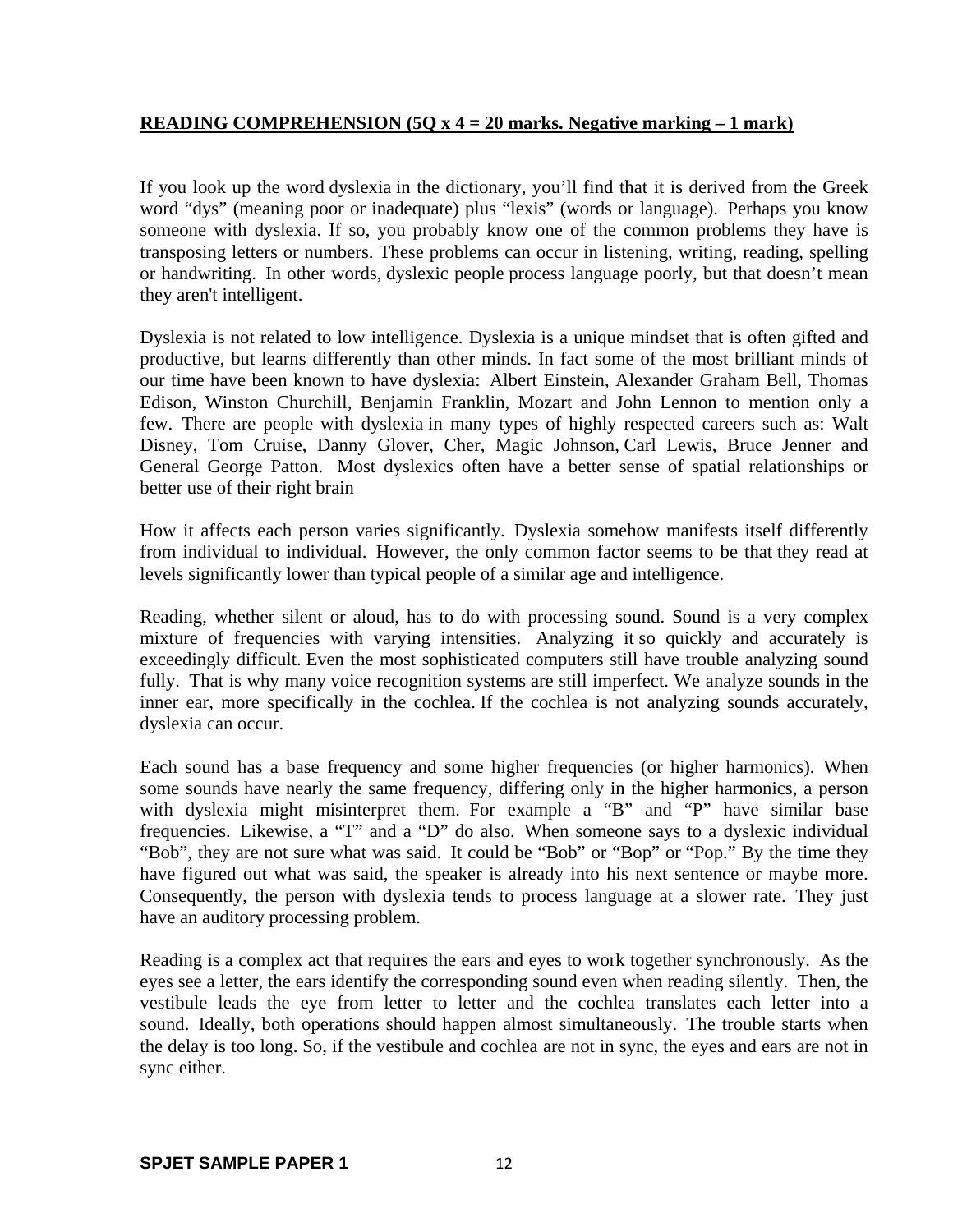To make things more complicated, each sound lasts a specific time. The ear constantly has to adjust to these rapid changes. When it does not, the eyes and ears are no longer in synch. The right sound is not put together with the right letter. Without the sound, the letter remains dead. The meaning cannot emerge. The dyslexic is left second-guessing, hoping for a miracle taking the chance to utter finally a sound that might fit the letter of the alphabet dancing on the page.

- 1. Why does the author mention the fact that voice recognition systems are imperfect?
	- (A)To prove that computing technology is not as advanced as previously thought of
	- (B) To showcase the complexity and differences among different languages
	- (C) To show the similarities between the brain and the computer
	- (D)To showcase the complexity of sound and the difficulty in understanding sound
- 2. According to the passage why do dyslexic individuals process language slower than other individuals?
	- (A)Due to dyslexia individuals tend to ignore when others are speaking to them as they are very imaginative and may not realize what is going on around them
	- (B) Dyslexic individuals have difficulty in focusing on one subject at a time and are distracted when listening to others thus they may lose track after a few sentences.
	- (C) Dyslexic individuals have trouble in discerning the subtler variations in sounds which causes them to confuse between various letters.
	- (D)None of the above
- 3. What is the primary purpose of the passage?
	- (A)To explain how humans interpret sound and written material
	- (B) To describe how dyslexia affects the functioning of the brain
	- (C) To detail the techniques to cope with dyslexia
	- (D)To narrate the experiences of how dyslexic individuals cope with the different emotional challenges of dyslexia
- 4. Which of the following is not true as per the passage mentioned?
	- (A)Dyslexic individuals have excelled in a myriad set of activities
	- (B) The effects of dyslexia are different for different people
	- (C) The eyes are the only organ required in the reading process
	- (D)All three of the above statements are true as per the passage
- 5. What does the word intensities mean as used in the above passage?
	- (A)Strengths (B) Meanings (C) Interpretations (D)Descriptions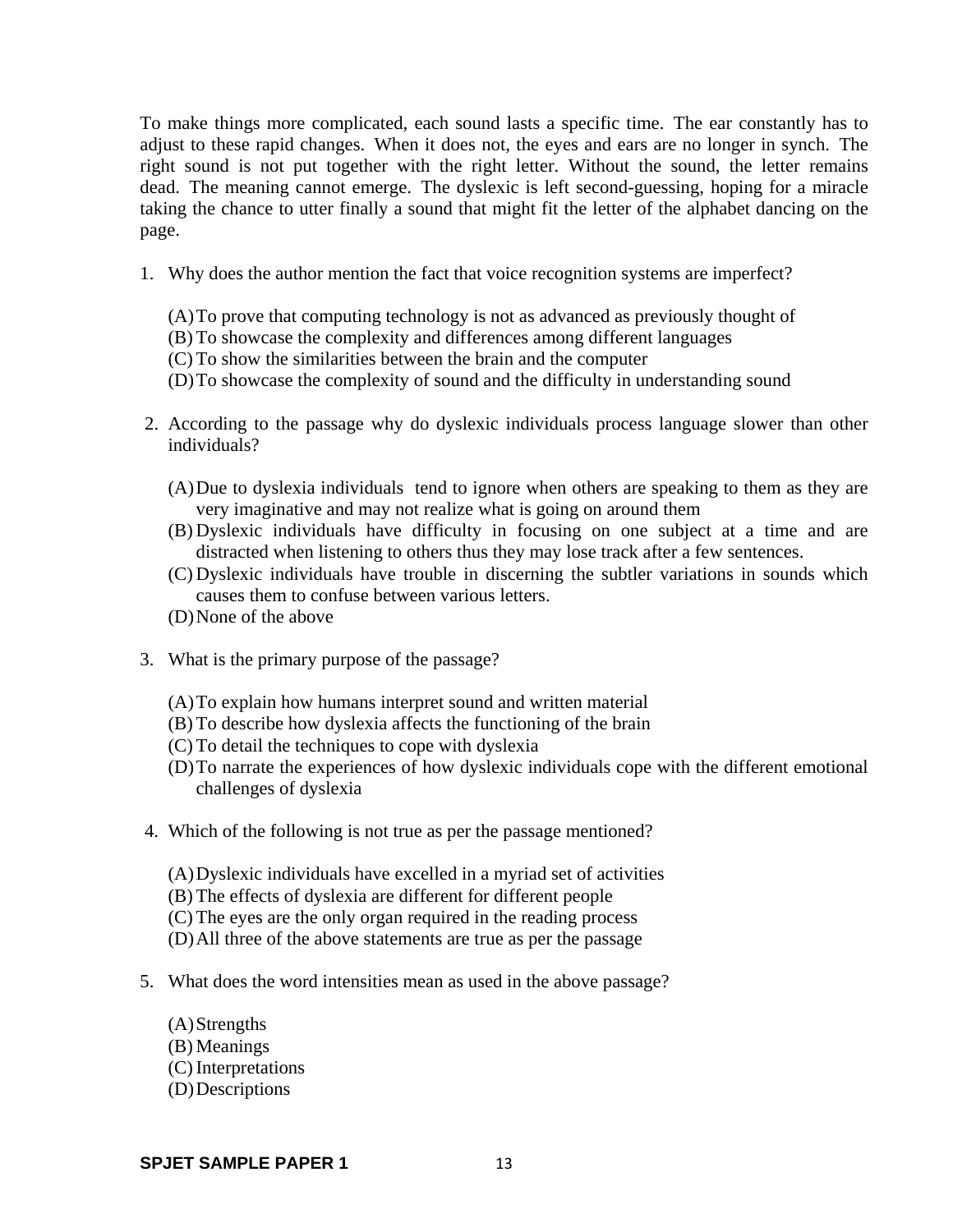#### **GENERAL AWARENESS (8Q x 2 = 16 marks. Negative marking – 0.5 mark)**

- 1. Who is the current chairman of the Federal Reserve of the United States of America?
	- (A)Alan Greenspan (B) Ben Bernake (C) Timothy Geithner (D)Henry Paulson
- 2. Who won the men's double title at the Wimbledon Championships 2011?
	- (A)Michael Bryan and Bob Bryan (B) Mahesh Bhupati and Leander Paes (C) Robert Lindstedt and Horia Tecau (D)None of the above
- 3. Which of the following technology companies recently concluded in May 2011 an IPO on the NYSE ?
	- (A)LinkedIn (B) Facebook (C) Myspace (D)Groupon
- 4. Who wrote the book Midnight's Children which has been awarded the Bookers Prize as well as the Booker of Bookers prize?
	- (A)Vikram Sheth (B) V S Naipaul (C) Salman Rushdie (D)Arundhati Roy
- 5. Havana is the capital of which of the following countries?
	- (A)Costa Rica (B) Cuba (C)Jamaica (D)Panama
- 6. Which of the following companies is Stephen Elop currently the CEO of?
	- (A)Nokia (B) Apple Inc (C) Google (D)Microsoft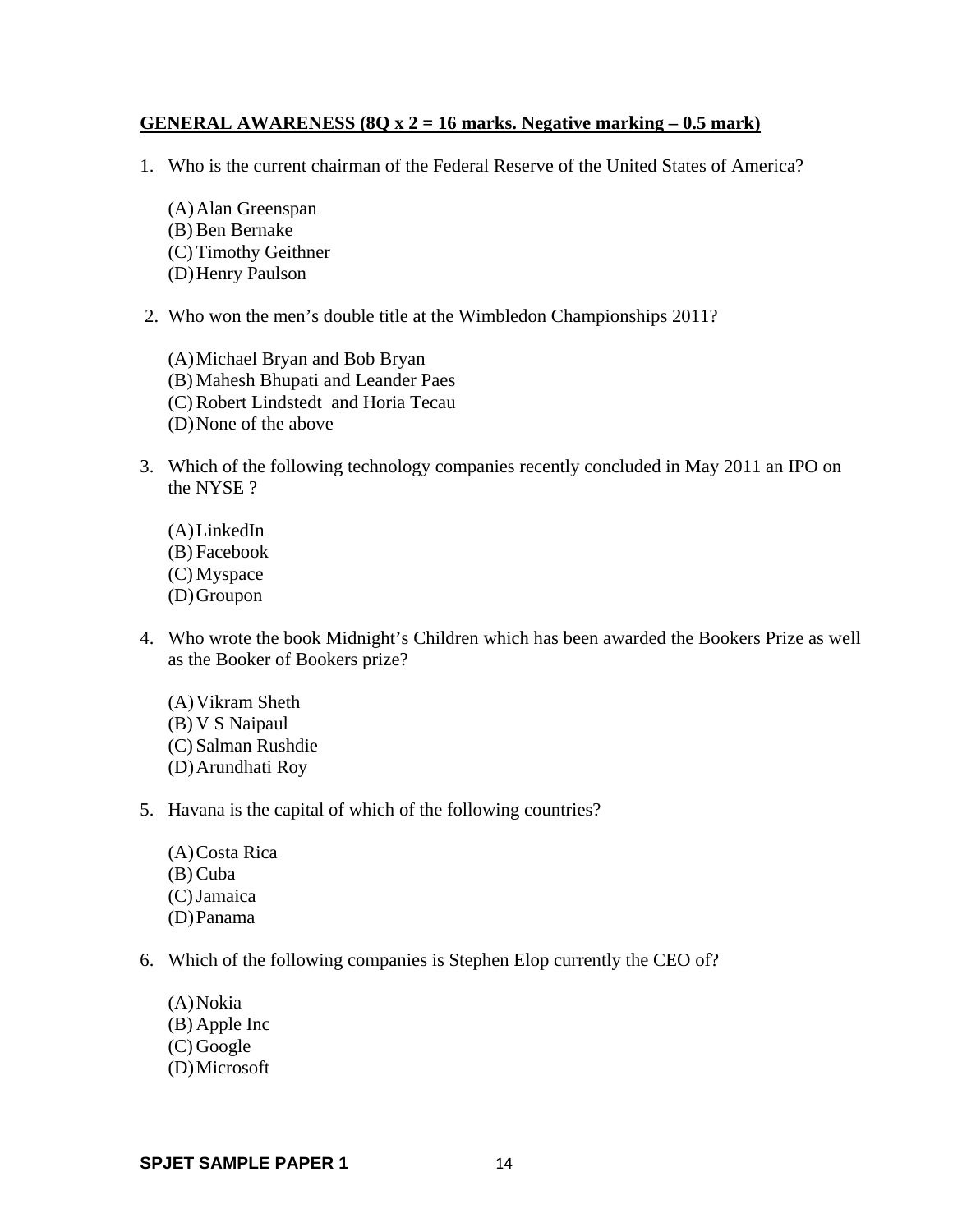- 7. Who is the author of the Lord of the Rings series of books?
	- (A)Mark Twain  $(B)$  J K Rowling (C)J RR Tolkien (D)Tom Clancy
- 8. In Roman Mythology Neptune is the god of?
	- (A)The Skies (B) The Seas (C) War (D)Love